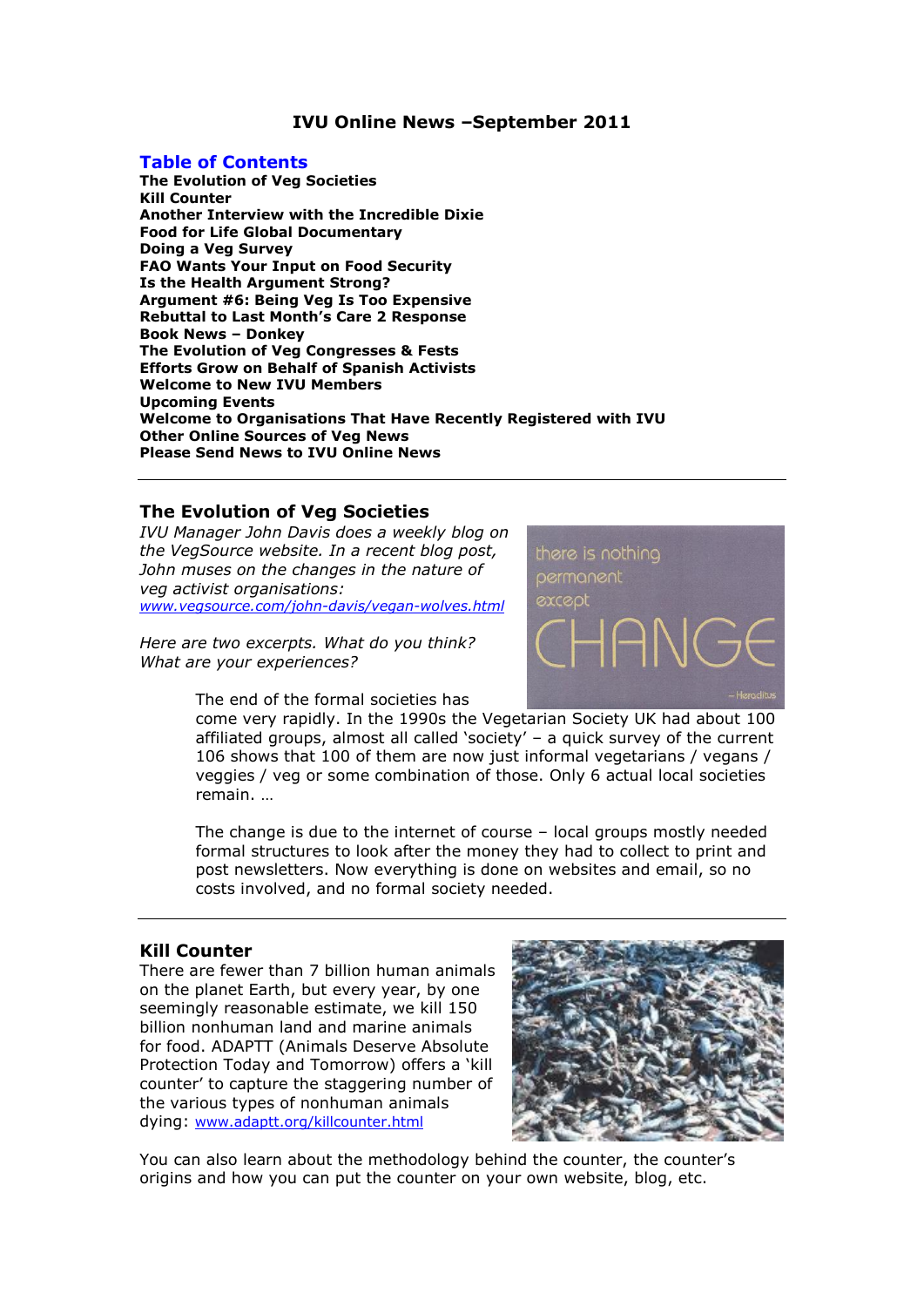

### **Another Interview with the Incredible Dixie**

Yes, IVU Online News did have a March, 2011 interview with IVU International Council member, Dixie Mahy, president of the San Francisco Vegetarian Society, which is hosting the 2012 IVU World Vegetarian Congress, but we saw another great interview with her and some photos, and we knew we had to show them to you. After all, how many people do you know who not only eat green but also have green hair? (and look like that at 77??)

Below is an excerpt. Read the whole thing at [www.openexchange.org/features/JAS11/mahy.html](http://www.openexchange.org/features/JAS11/mahy.html)

Dixie mentions three "Zen" turning points in her life, three lessons that taught her the meaning of compassion and "universal love." The first was as a five-year-old, when she went fishing with her father and was horrified by the dying gasps of a hooked fish. The second was as a young dance student, when a teacher's harsh treatment of a fellow student made her rethink the value of perfect form over peace-of-mind. The third was after Dixie herself became a teacher, realizing that compassion was more important than knowledge or pride. In Dixie's own words, "When I stopped being so concerned about 'who am I?' and focused on caring about others—animal and human—I found who I was."



## **Food for Life Global Documentary**

Food for Life Global - [www.ffl.org](http://www.ffl.org/) - is the world's largest vegetarian food relief organisation. `AmmA Means Mother' - [www.vimeo.com/27041560](http://www.vimeo.com/27041560) - is a 50 minute documentary of the touching story of Food for Life Global and the amazing warm-hearted lady, Nandarani Devi, who runs a children's home in Sri Lanka.

The documentary is narrated by Academy Award-

winner F. Murray Abraham, with sound recording by performance artist Laurie Anderson, and music by The Smithereens, Nick Lowe, Trini Lopez, Sun Palace, Astrud Gilberto, and the Chintanami Band. A 30min version is available at [www.vimeo.com/17274886](http://www.vimeo.com/17274886)

# **Doing a Veg Survey**

IVU member, Vegetarian Society UK, has put together a 50-item survey of the practices, interests and concerns of vegetarians and others, such as meat reducers: [www.vegsoc.org/survey](http://www.vegsoc.org/survey) Although several of the survey items have a UK flavour, the survey is open to all, regardless of where you live, until 3 Sep of this year. For people from other countries, the survey might be a useful way to think about whether to do something similar in your own country.

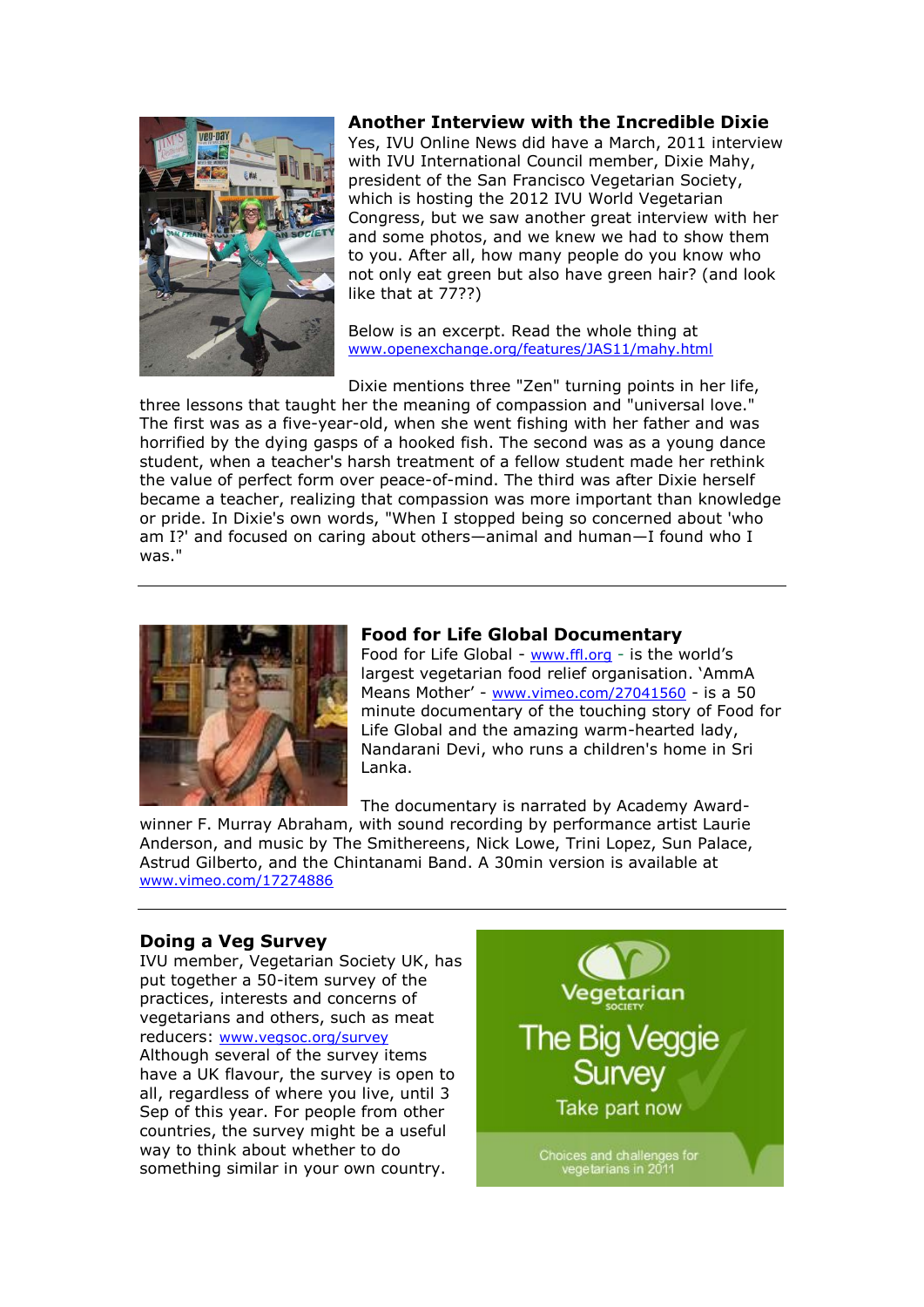

# **FAO Wants Your Input on Food Security**

Our friends at EVU (European Vegetarian Union) are organizing a campaign to influence FAO (The UN's Food and Agricultural Organisation). Currently, FAO is gathering inputs for the preparation of the Global Strategic Framework for Food Security and Nutrition (GSF), a document being developed to improve coordination and support global, regional and countryled actions to prevent future food crises, eliminate hunger and ensure food security and nutrition for all.

The consultation will be open until 15 Oct 2011 and the results of the online consultation will be presented soon after. The discussion will take place in English, Spanish, French, Arabic, Russian, and Chinese. Those interested in participating in the consultation can post contributions directly on the web site [km.fao.org/fsn/cfs](mailto:km.fao.org/fsn/cfs) or send an email to [fsn-moderator@fao.org](mailto:fsn-moderator@fao.org)

# **Is the Health Argument Strong**

This is from Vegan Outreach: [www.veganoutreach.org/articles/healthargument.html](http://www.veganoutreach.org/articles/healthargument.html) To summarize, they believe that using the health argument to promote veg is not an effective strategy. Here are excerpts. Rebuttals are welcome.

# *Be honest with yourself*

Just cutting animal products out of your diet will not make you healthier. As pointed out above, vegans do The Vege **Bodybuilde** 

not have better mortality rates than nonvegans. $<sup>2</sup>$  $<sup>2</sup>$  $<sup>2</sup>$  For this reason, I believe it is</sup> imperative that advocates move beyond the veg mythology. It is entirely possible that, with proper understanding and planning, a vegan diet can be as healthy as any other. But a thorough understanding of [all aspects of vegan nutrition,](http://www.veganhealth.org/) especially nutrients that need attention, is necessary.

# *Be honest with others*

A first duty of advocates is knowledge. We must be knowledgeable in order to set a good example, and to offer honest information to potential new vegans. While it *feels* better to say, "Go vegan and you'll lose weight, have more energy, and never get cancer or suffer from heart disease!" this is not only untrue (and comes across as propaganda to the skeptical), but it sets up potential vegetarians for failure. People who follow a vegetarian or vegan diet to feel healthier will resume consuming animal products if they feel no improvement. Because they do not necessarily have their hearts into being vegetarian or vegan, they often will not experiment with it long enough to find a way of eating that makes them feel healthy. This can have far-reaching, negative effects, as they go on to tell others how unhealthy they felt when they were vegetarian or vegan.

Even those who are motivated for stronger reasons are likely to revert if their health suffers. Those who continue with a poorly planned, unhealthy vegetarian diet set an example likely to turn off anyone interested. (Many veg advocates, whose information has come from self-selecting veg groups, have little or no experience with "failed" vegetarians. Unfortunately, during our 17 years of activism, we have encountered a disheartening number of people claiming "I was vegetarian for a while, but..."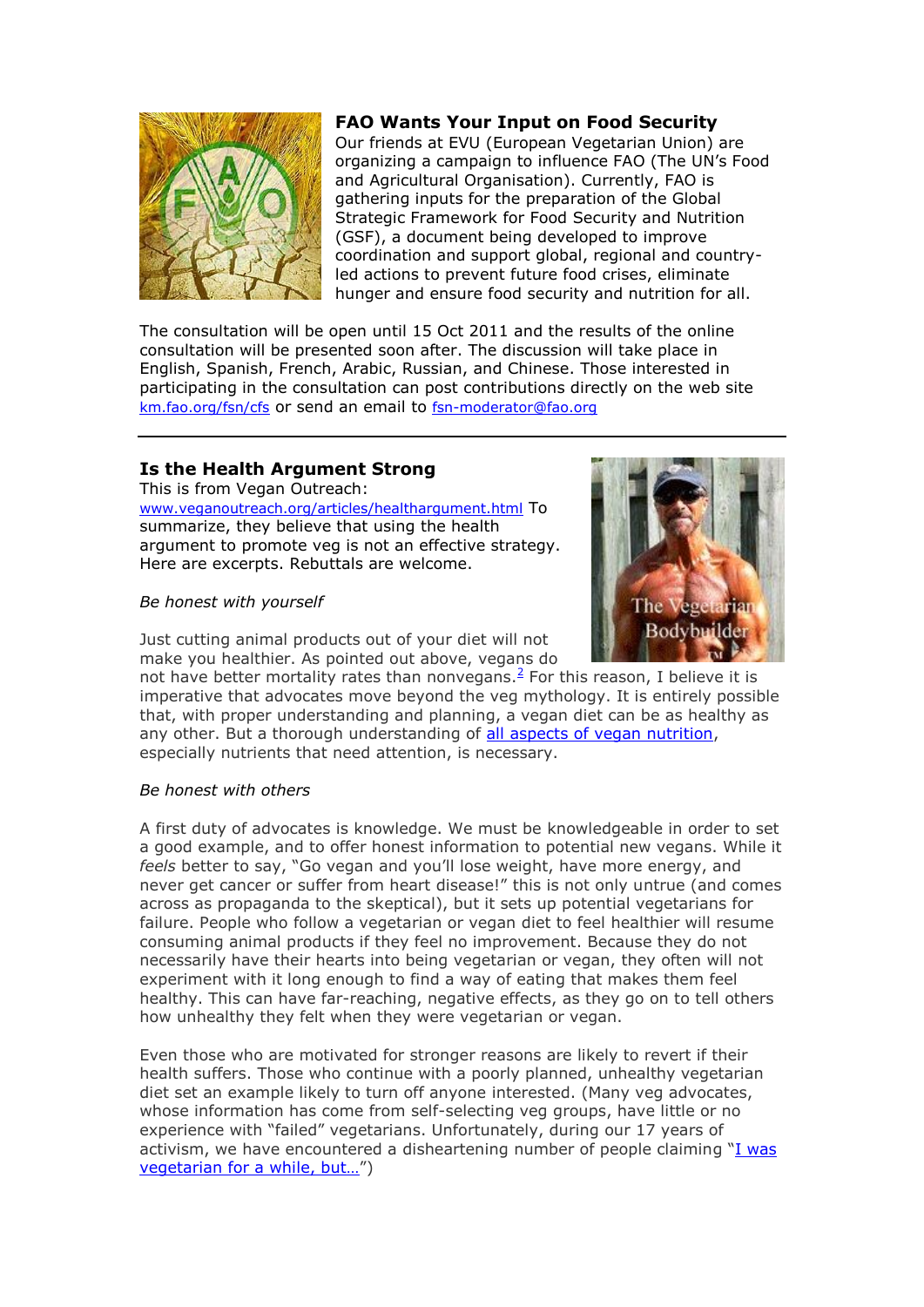

### **Argument #6: Being Veg Is Too Expensive**

*Last year, we started a series based on an article from the Care2 website -*

*[www.care2.com/causes/.../10\\_Arguments\\_Against\\_A\\_Vegan\\_Lifestyle](http://www.care2.com/causes/animal-welfare/blog/10_Arguments_Against_A_Vegan_Lifestyle) that lists responses to frequently heard arguments against being vegetarian. Below is the sixth argument with an abridged* 

*version of Care2's response. Please send additional or alternative responses for publication in our next issue. Thanks. By the way, PETA also has a list of responses at [www.peta.org/living/.../even-more-things-meat-eaters-say](http://www.peta.org/living/vegetarian-living/even-more-things-meat-eaters-say.aspx?c=pap_enews)*

It is true that if you buy pre-prepared convenience foods and luxury foods, you can spend a large amount of money each month on plant based food. But this is certainly not limited to a plant based lifestyle. If you compare the price of meat and other animal products against the price of vegetables, fruits and grains, you will find that vegetables and grains will routinely be more affordable. Some countries subsidise the cost of meat. For example, it is estimated if it weren't for government subsidies to the meat and dairy industries, a pound of beef would cost [\\$815](http://ideas.theatlantic.com/2009/06/tax_meat.php) in the US. Instead, governments should subsidise production of healthy, plant based foods.

## **Rebuttal to Last Month's Care 2 Response**

*In our August issue, IVU Online News carried Care 2's response to the anti-veg argument that "If it's wrong to kill animals, should tigers and other predators stop eating other animals too?" A reader replied.*



I read the answer to the above question, and it was so unsatisfactory. Part of the problem is that a large proportion of vegetarians and vegans follow this way of life in the belief that they are saving animals, and that animals have rights.

Look at the ethical argument in another way - i.e., that no animals (including women, children, men, the disabled, etc.) have rights; but that the lives of human beings are as pointless as those of cabbages, unless we strive to become more civilized, in the sense of being more compassionate, empathetic, sympathetic, understanding, knowledgeable and wiser. The only rights that any of us have are those that are granted to us by others - and, believe it or not, a tiger, polar bear, blood-sucking insect or psychopathic human will not grant us any rights. The only beings that will grant us rights are human beings with some degree of civilized ethical belief, and the greater degree of civilization, the more rights we will be granted. There are no 'rights' involved at all. It is a question of responsibilities as civilized beings.

As humans (individuals and communities) have become more civilized (i.e. wiser), we have treated others, both human and animal, with more compassion and respect. Hence, it is irrelevant what wild animals do to each other. After all, almost all carnivorous creatures also go in for cannibalism and infanticide. Male tigers, for example, will kill offspring of a female if they consider the offspring to be from another male. Some primitive human societies behaved in a similar way, but as we have progressed, so we have treated others with more respect and compassion - and this more civilized treatment has been extended to more and more 'inferior' beings .... from those in the next village, foreigners, 'savages', women, children, the disabled, pet animals, farm animals, etc. Human societies still have a long way to go, but most nations are making some progress, even if it is very slow. Meanwhile, some individuals are far more civilized than others ……..

Brian Burnett, Chester & Clwyd Vegetarians and Vegans, UK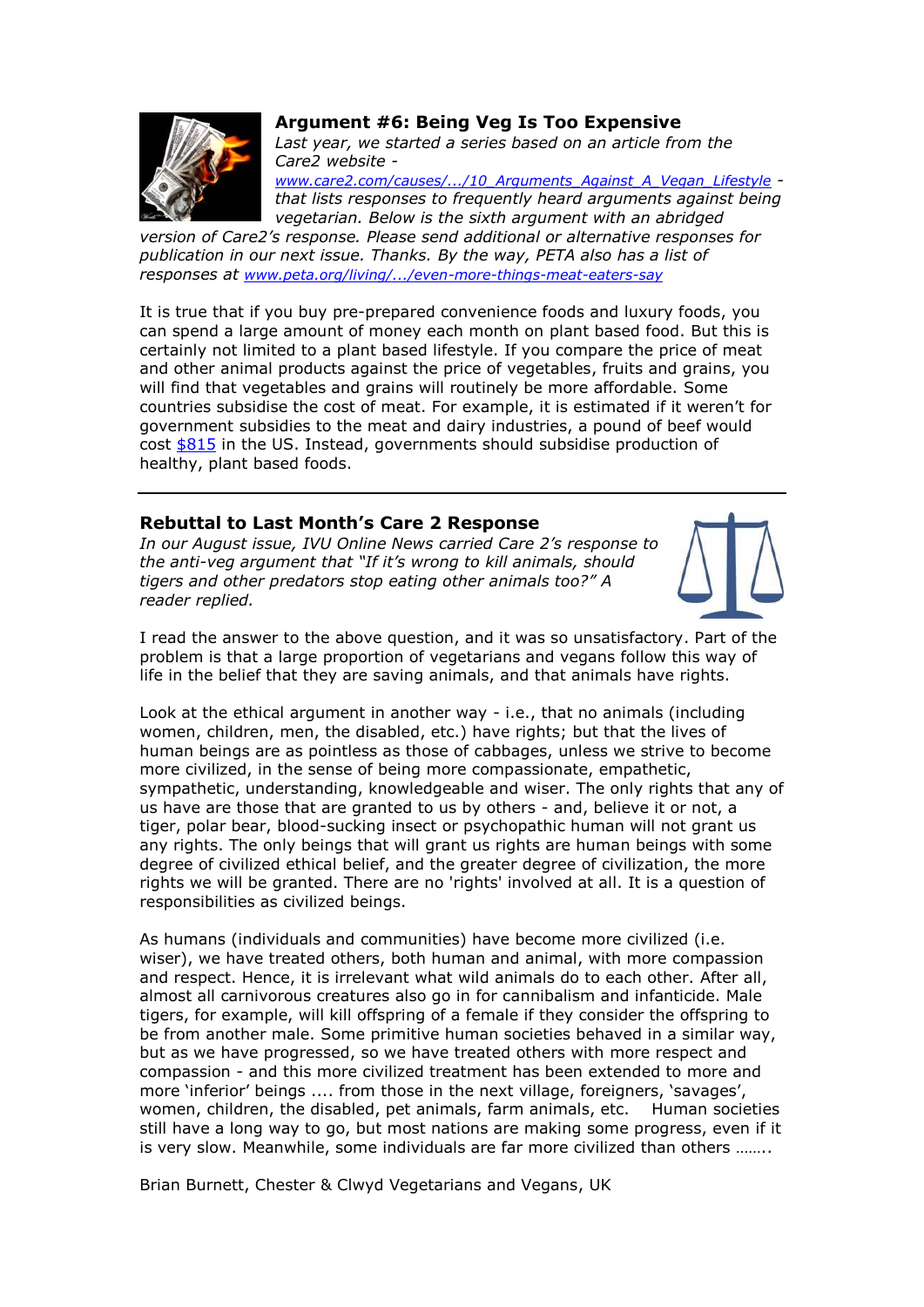# **Moral Progress and Animal Welfare**

For more than 25 years, one of the strongest voices for nonhuman animals has been that of philosopher Peter Singer (pictured here). Here, Professor Singer compiles some hopeful news, indicating that we humans may indeed be making progress in terms of our treatment of our fellow animals. [www.salem-news.com/articles/july192011/animal-morals](http://www.salem-news.com/articles/july192011/animal-morals-ps.php)[ps.php](http://www.salem-news.com/articles/july192011/animal-morals-ps.php)

What about in your area? Are there similar signs of progress, even if not in regard to meat eating? For instance, what about laws against animal tracking or changes in regard to zoos and circuses? Here is an example from the article:

Chinese zoos have drawn crowds by staging animal spectacles, and by allowing members of the public to buy live chickens, goats, and horses in order to watch them being pulled apart by lions, tigers, and other big cats. Now the Chinese government has forbidden state-owned zoos from taking part in such cruelty.

# **Book News**

Review of *Donkey* by Jill Bough, Reaktion Books, 200pp, pbk, 99 illustrations, 68 in colour; ISBN 978 1 86189 803 6, £9-99

If the domestic dog hadn't claimed the title already you could make a strong case for donkeys, who are vegetarians, to be awarded the accolade "man's best friend". Australian scholar Jill Bough does just that in *Donkey*, the latest title in Reaktion Books' *Animal*



series. Dr Bough also contributed an article about donkeys to the Encyclopaedia of Animal Rights and Welfare (2009),

There are an estimated 41 million donkeys in the world today, the vast majority in Asia, Africa and South and Central America (where donkeys are also known as *burros*). Although they remain the main form of transport in many parts of the developing world, donkey populations are continually diminishing as motorised transport becomes more widespread.

Donkeys were first domesticated in North Africa around 4000 BC (the progenitor African wild ass is now a critically endangered species) where they were originally bred for meat and milk. Donkey milk is the closest in composition to human milk of all the mammals and is claimed to have therapeutic and cosmetic properties - Cleopatra kept a stable of 300 jennies (female donkeys) simply in order to bathe in their milk! However, donkeys were most valued as draught animals, a role for which both donkeys and mules - the sterile offspring of a male donkey (jack) and female horse (mare) - are ideally suited. Donkeys can carry up to two-thirds of their body weight and are reported to have the longest working life of all draught animals.

*Donkey* is concise, informative and profusely illustrated. Within its pages Jill Bough describes the origins and natural history of donkeys, their intelligence, their domestication in the old and new worlds and use in warfare, their place in religion and mythology, and their representation in art and literature. You certainly won't be making an ass of yourself if you buy a copy.

Paul Appleby, August 2011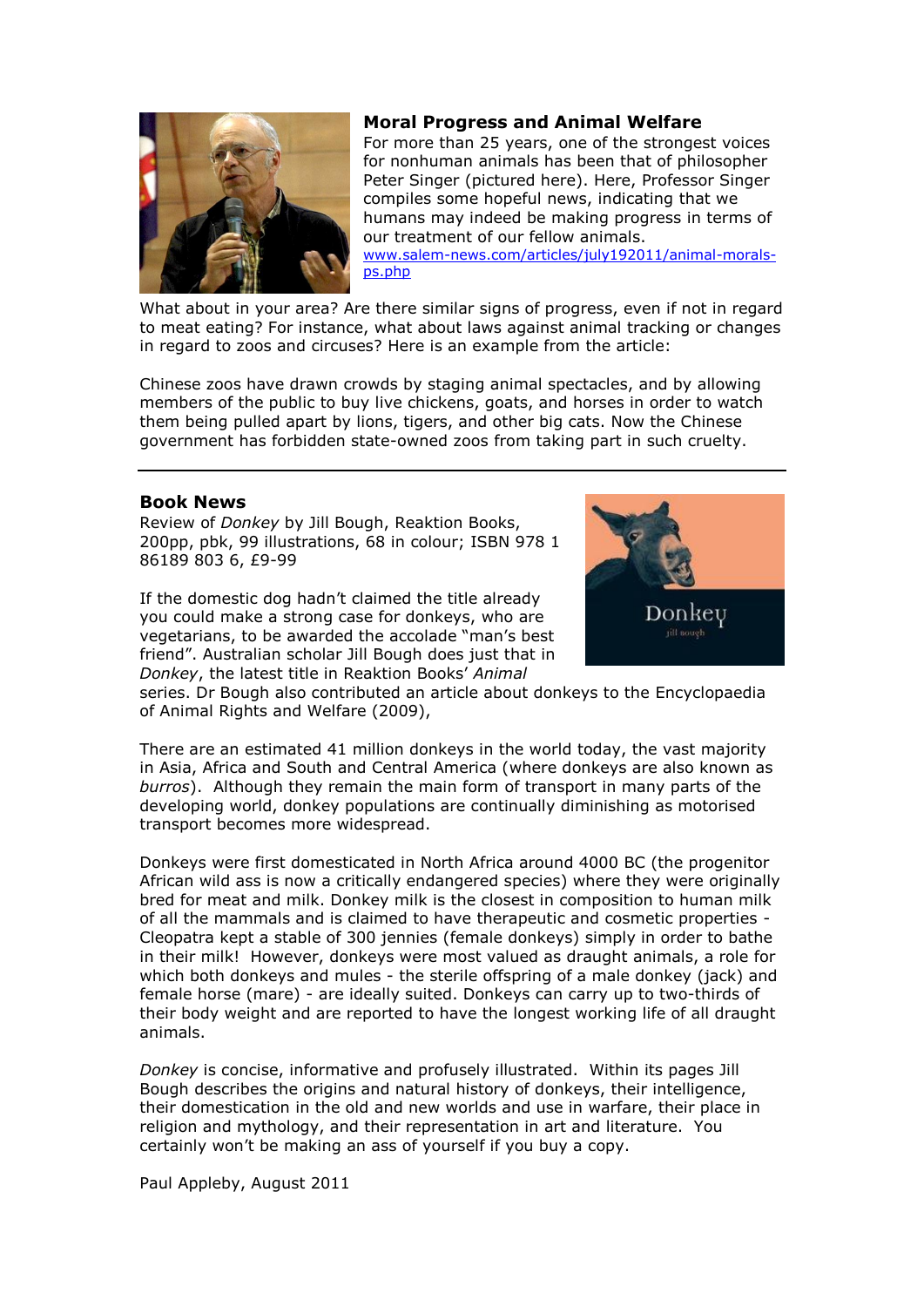

# **The Evolution of Veg Congresses & Fests**

The IVU International Council is currently discussing the future of the IVU World Vegetarian Congress and other international events that IVU has had some involvement with. To help us understand some of the history of such events as well as current trends, IVU Manager, John Davis, did some digging. Of particular interest may be what John found about the popularity of vegfests

(the photo shows some of the crowd at the VegFest in Washington, DC): [www.vegsource.com/john-davis/the-vegfest-phenomena.html](http://www.vegsource.com/john-davis/the-vegfest-phenomena.html)

# **Efforts Grow on Behalf of Spanish Activists**

In our last issue, *IVU Online News* reported on the arrest by Spanish police of twelve animal activists from the organisations Igualdad Animal/Animal Equality and Equanimal. The activists were accused of offences against the environment, public disorder and conspiracy. The campaign to win their freedom continues to grow. For instance, the



musician Moby, second from the left in the accompanying photo, has lent his support.

Here's some of what Moby said: "Animals are sentient creatures with their own wills, and it seems wrong to force our will onto another creature just because we're able to". For more information and to lend your support: [thespanish12.wordpress.com](http://thespanish12.wordpress.com/)



**International Vegetarian Week** – 1-7 October, 2011, or around those days [www.vegetarianweek.org](http://www.vegetarianweek.org/)

**VegSource Healthy Lifestyle Expo 2011** - 14-16 October, 2011, Los Angeles, USA - [www.HealthyLifestyleExpo.com](http://www.healthylifestyleexpo.com/)

**3rd China Xiamen Veg Food Fair and International Forum** – 20-23 October, 2011 – [www.vffair.com](http://www.vffair.com/)

**5th Asian Vegetarian Congress** – 8-9 November, 2011, Hangzhou, China [www.5avu.com](http://www.5avu.com/)

**2012 IVU World Vegetarian Congress** – 5-11 October, 2012, San Francisco (USA) - [www.ivu.org/congress/2012](http://www.ivu.org/congress/2012)